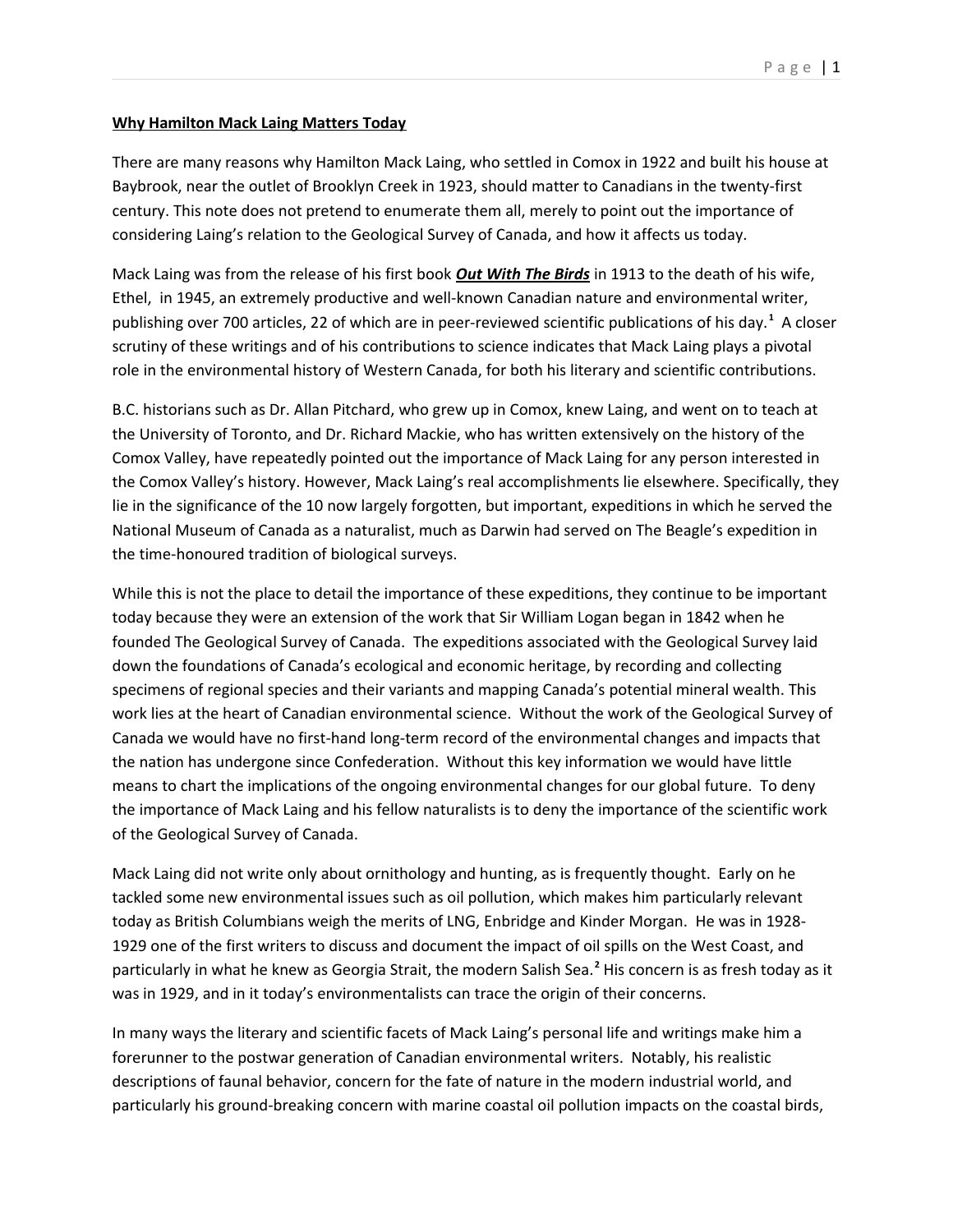point to themes and concerns that the late Farley Mowat would meld into the Canadian psyche in the 1960's. In this respect, Mack Laing shared with Mowat important personal connections in the world of Canadian environmental biology. Mowat shared his name "Farley", with his uncle Frank Farley, an Albertan ornithologist who worked with Laing under Percy Taverner, as a well-known photo of the Taverner Party taken in 1920 at Vaseux Lake documents (**Figure 1)**. It was Frank Farley who guided a young Mowat's early naturalist readings – and as a popular author easily accessible to Mowat in the 1930's, Laing was undoubtedly recommended reading.



**Figure 1** Taverner Party at Vaseux Lake May 1922 (Top) Allan Brooks, Percy A. Taverner, **Frank Farley** (Bottom) **H. Mack Laing**, George Gartrell, D. Alan Sampson

Coincidentally, Mack Laing and Farley Mowat shared the same mentor in their first expeditions north, Dr. Francis Harper who worked for the Smithsonian in 1920. Just as Dr. Francis Harper took Mack Laing north to Lake Athabasca in 1920 with the Smithsonian Institute and the U.S. Biological Survey, in 1947 Harper took a University of Toronto biology student, called Farley Mowat, to Nueltin Lake in South Keewatin, to the barrens that would come to be the scene of many Mowat stories. That Mack Laing may have had a hand in Harper's choice of assistant, is warranted by Laing's continued correspondence with Harper up to Harper's death at the University of North Carolina in 1972.**<sup>3</sup>**

Mack Laing was much more than the "hunter-naturalist" that Richard Mackie's excellent seminal biography described 30 years ago. Mack Laing, like his contemporary Dewey Soper, was one of "The Collectors", for the National Museum. The Collectors were in the words of Soper's biographer, Anthony Dalton: "*the quiet unpretentious men, who surveying for the Dominion of Canada, established the*  outline and substance of Canada".<sup>4</sup> Laing was an unpretentious "collector-naturalist," and the National Museum considered Laing to be one of the best collectors in Canada. In Anderson's 1935 assessment, Laing was *"The top field man in Canada*."**<sup>5</sup>**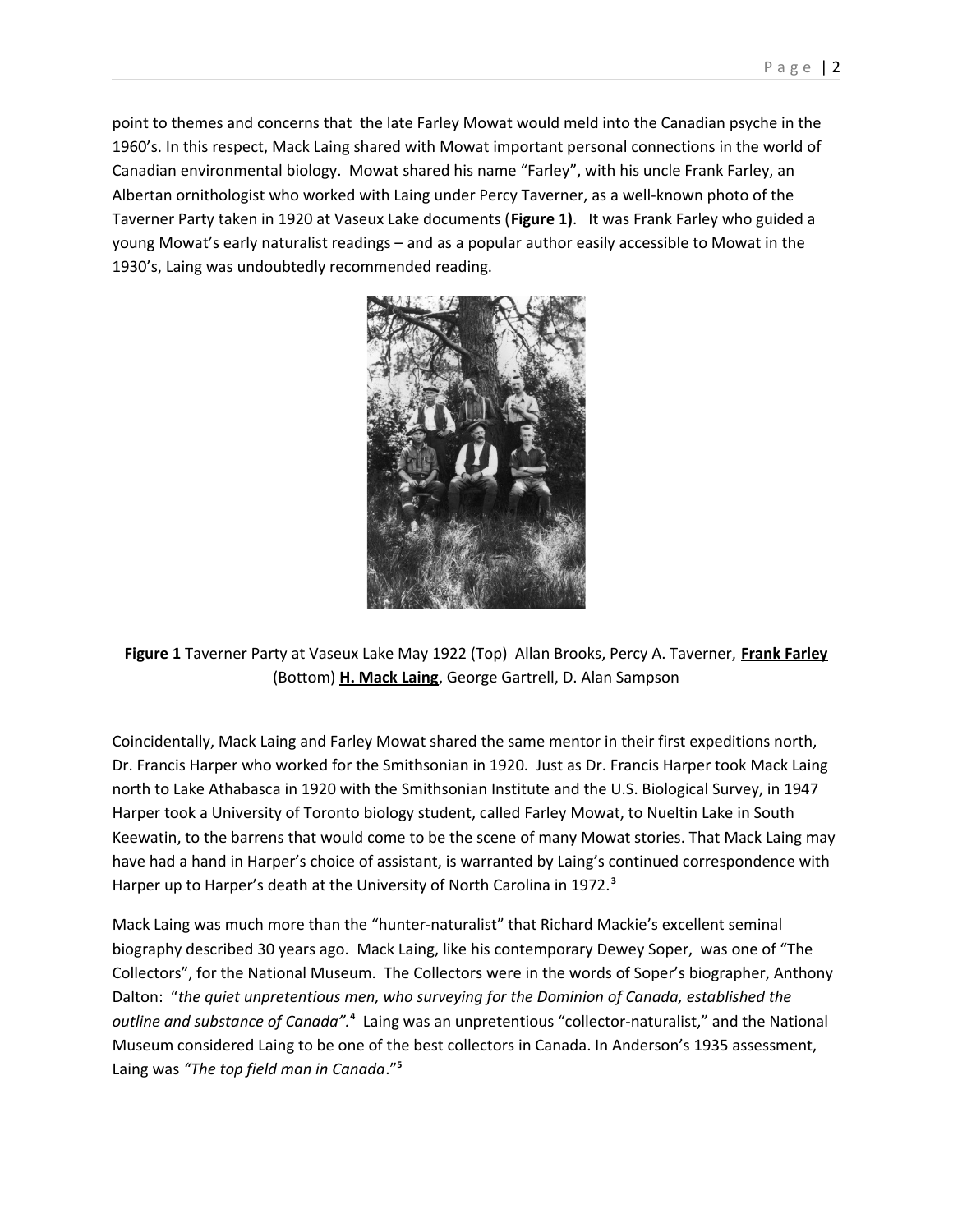Three decades on, since Mackie's ground-breaking biography of Laing first came out, our understanding of the historical context within which Mack Laing's generation worked and wrote has evolved considerably, together with the historical and contemporary importance of the institution with which Mack Laing was closely associated, the Canadian Museum of Nature.

The Canadian Museum of Nature, first opened in 1915 as the Victoria Memorial Museum in Ottawa to house the natural history collections of the Geological Survey of Canada. It came to be better known as the Canadian National Museum. In 1990 it was split into two new institutions, The Museum of Civilization and the Museum of Nature. The latter recently underwent major renovations and re-opened 2011.

The splitting of the National Museum in 1968 into the Museum of Man and the National Museum of Natural Sciences, and its subsequent series of re-organizations in the 1980's and 1990's culminating in the complete renovation and re-opening in 2011 reflect the changing focus of science, as well as the renewed interest in the collections and in the men and women who brought them together. These individuals were skilled field naturalists, skilled in taxonomy, the discipline of identifying species-level differences.

In the postwar period, field biology, natural history and taxonomic studies suffered a progressive and steep decline, making way for experimentation, quantitative biology and micro-biology, which were of greater interest to industry and government than basic field research. The decline in support for field work was particularly accelerated between 1970 and 1990, when increasingly few students were trained in taxonomy. It was only in the late 1980's that the twin questions of species biodiversity" and "ongoing anthropogenicly-driven extinction" emerged as global concerns, well-articulated by Niles Eldrege's 1991 *The Miner's Canary*. When E.O. Wilson published his two great works: *Ants* and *The Diversity of Life* in 1990, he heralded the return of scientific and popular interest in taxonomic diversity, and in the importance of natural history museum collections, together with the articulation of a growing concern for the plummeting environmental health of the planet.

Throughout the 1980's it had become increasingly clear that the rate of urban and industrial growth was outstripping the carrying capacity of the planet. One of the best indicators of the state of the planet's "health" was, and continues to be, the decline in species diversity. However, to measure that one has to be able to identify floral and faunal species, and have access to reference collections. Thus "biodiversity" studies became linked to the developing awareness and measurement of environmental impacts. Taxonomy became increasingly more important, at a time when untold species, and both taxonomic skills and museum collections, were on the verge of being lost.

The collection of the National Museum of Nature of Canada is an international treasure. It houses over 7 million specimens in geological, paleological, botanical and vertebrate and invertebrate collections. As one of the top North American collectors, Mack Laing collected over 10,000 vertebrate specimens in his lifetime, the majority of which he collected for the National Museum of Canada.

The value of museum collections around the world has recently been borne out by Dutch research on sources of bee declines.**<sup>6</sup>** In order to understand environmental changes that are driving wild bee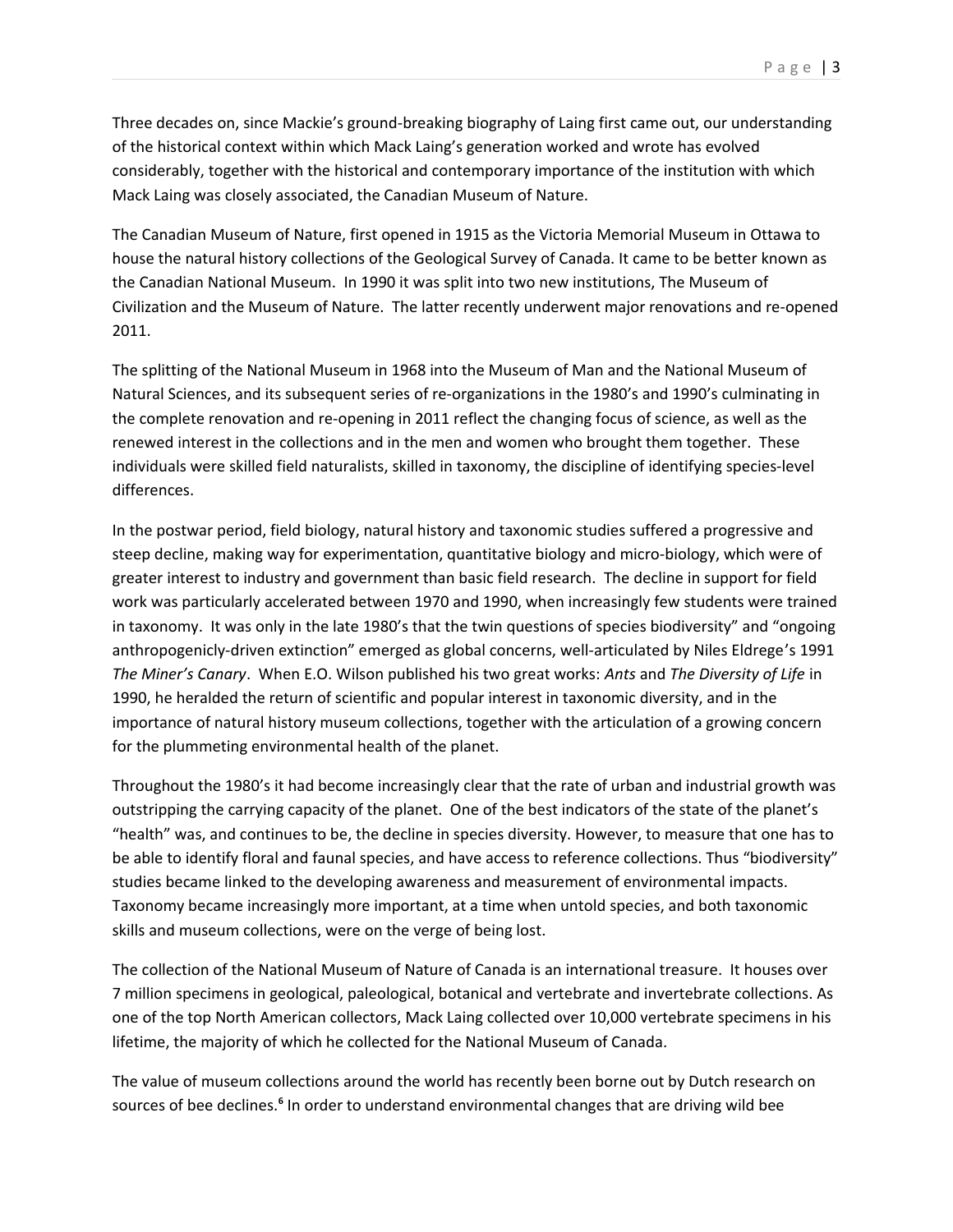population declines these researchers turned to museum collections of bee specimens from 1872 to 2011 in the Netherlands. They examined 40,000 wild bee specimens and analysed pollen from their legs. Not only did they find that wild bumblebee species diversity declined by 30%, and bee diversity declined 15%,but also that the pollen analysis revealed that preferred host plant diversity had also sharply declined with direct adverse consequences for bee populations, and bee species size. In other words, access to museum collections enabled these researchers to understand not only the historic diversity of bee species, but also what the preferred host plants of each extant and lost bee species were, what landscape–level changes had driven their decline, and the impact of changes in plant species composition.

All this information, from some minute pollen grains on the legs of stored museum bees! Museum collections are a vital source of yet untapped data to understand not just our natural history, but our present predicament, and the future we will chart. And if only for this, we owe our future to unassuming collectors like Laing.

In three expeditions funded by Canada and the United States between 1933 and 1935, Laing recorded and sampled marine bird populations. The species record and the specimens he collected then are a potential treasure house of information of the changes or "ecological health" of the Salish Sea, that could yet contribute to understanding present calamities, such as the recent death of an Orca and her calf off Courtenay.<sup>7</sup> Tissue analysis of these samples could provide clues as to the state of the environment in 1935, when Salish Sea Orca and marine bird populations were not in imminent danger, as they are today.

Some may complain that Mack Laing – as most of his contemporaries, including his best-known student, the late Dr. Ian McTaggart-Cowan - hunted and killed the specimens they collected, and that the museums are distasteful necropoleis. However unpalatable and unsavoury this may be to our innate squeamishness, no picture – no matter how good- will ever replace the information content of specimen collections. No picture will ever give us access to the histology and the genetic history of disease and climate changes that a specimen carries.

Mack Laing and his fellow collectors did not only leave a substantial written and photographic record of nature as they saw and recorded it between 1919 and 1945, they also left us an exceptional material record of scientific information that will undoubtedly prove increasingly important in understanding environmental changes in the coming Age of Climate Change. To deny the importance of Mack Laing and his fellow naturalists today, is to deny the importance of the scientific work of the Geological Survey of Canada in every facet of Canadian environmental work carried out today.

Environmentalists and would-be "protectors of nature" who would deny the importance of Mack Laing and his fellow collectors and their own debt to these important predecessors, effectively deny the scientific foundation of the environmental work they claim to be doing. This denial of the museum collectors' scientific legacy is no different than supporting the current government's cutbacks to basic government science. Both are denials of the value of basic science. What motivates it is best left unsaid.